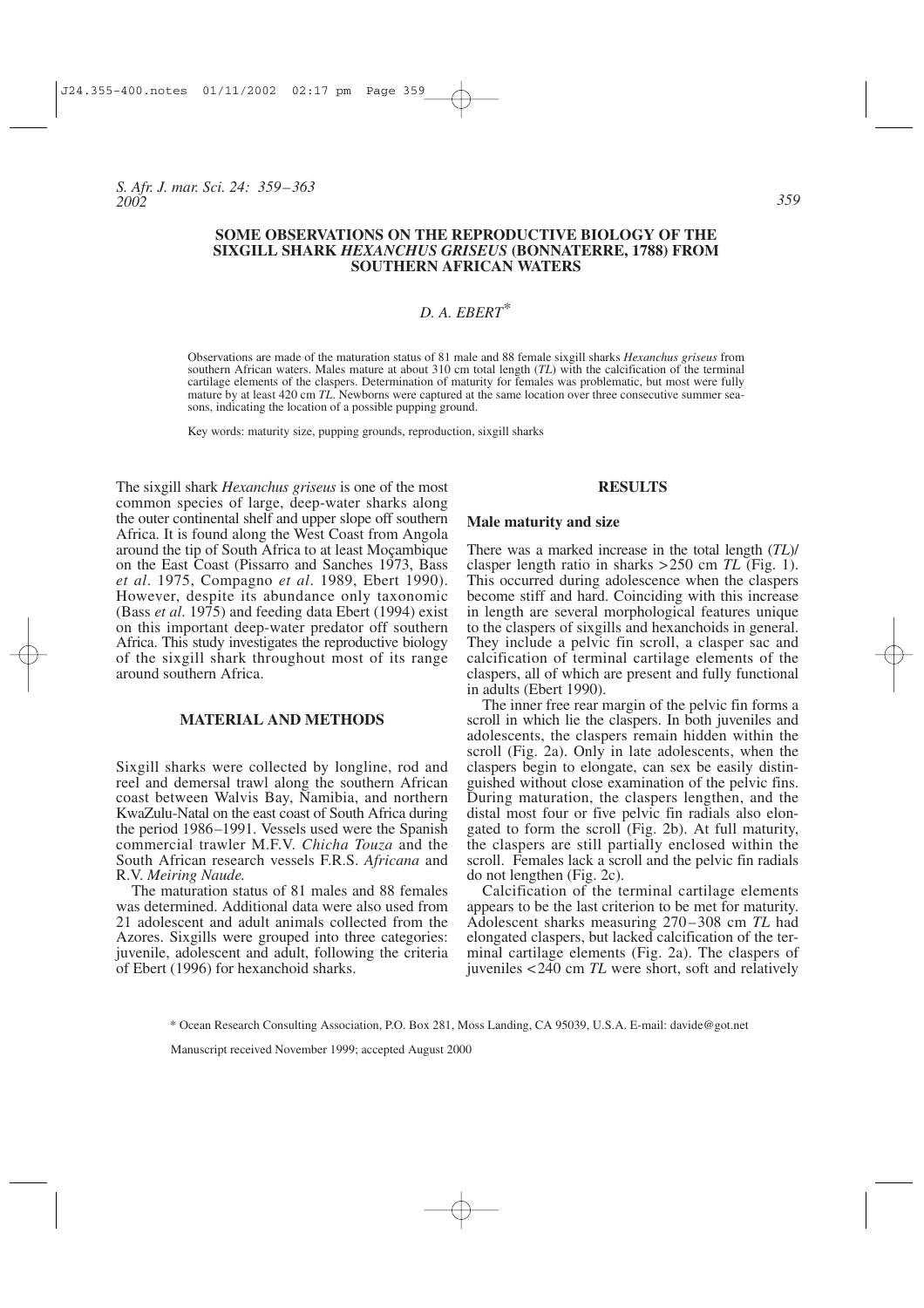

Fig. 1: Relationship between inner clasper length, as a percentage of total length, and total length of male sixgill sharks

undeveloped. Males of 310 cm *TL* and larger had calcified terminal cartilage elements and could therefore be classified as adult (Fig. 2b).

Another unique feature of sixgills is the clasper sac, which can inflate and appears to function in a manner similar to the siphon sac of other elasmobranchs. Development of the clasper sac begins in sixgills >250 cm *TL*; it is fully functional by adulthood.

The epididymis in juveniles is straight and narrow, but it transforms gradually as the shark enters adolescence. At the onset of adolescence, the anterior portion of the epididymis begins coiling loosely, and eventually this coiling extends down the entire length of the epididymis. Males in late adolescence have a highly convoluted epididymis, which contains viable sperm.

The sperm sac of late-stage adolescents (measuring >280 cm *TL*) is expanded and contains large quantities of viable sperm, which can be expelled through the genital papilla. Viable sperm was found in specimens throughout the year, but with no clear evidence of seasonality. Sharks <280 cm *TL* did not have sperm.

The length/mass (*M*) relationship for males between 67.5 and 333 cm *TL* was  $M = (3.3 \times 10^{-13})TL^{4.2}$  ( $r^2 =$  $0.9, n = 61$ ).

### **Female maturity and size**

The largest subadult female examined was 320 cm *TL*.



Fig. 2: Diagram of the pelvic fin skeleton of sixgill sharks – (a) adolescent male, (b) adult male and (c) adult female. Note the elongated fin radials in (a) and (b), and the terminal cartilage elements in (b)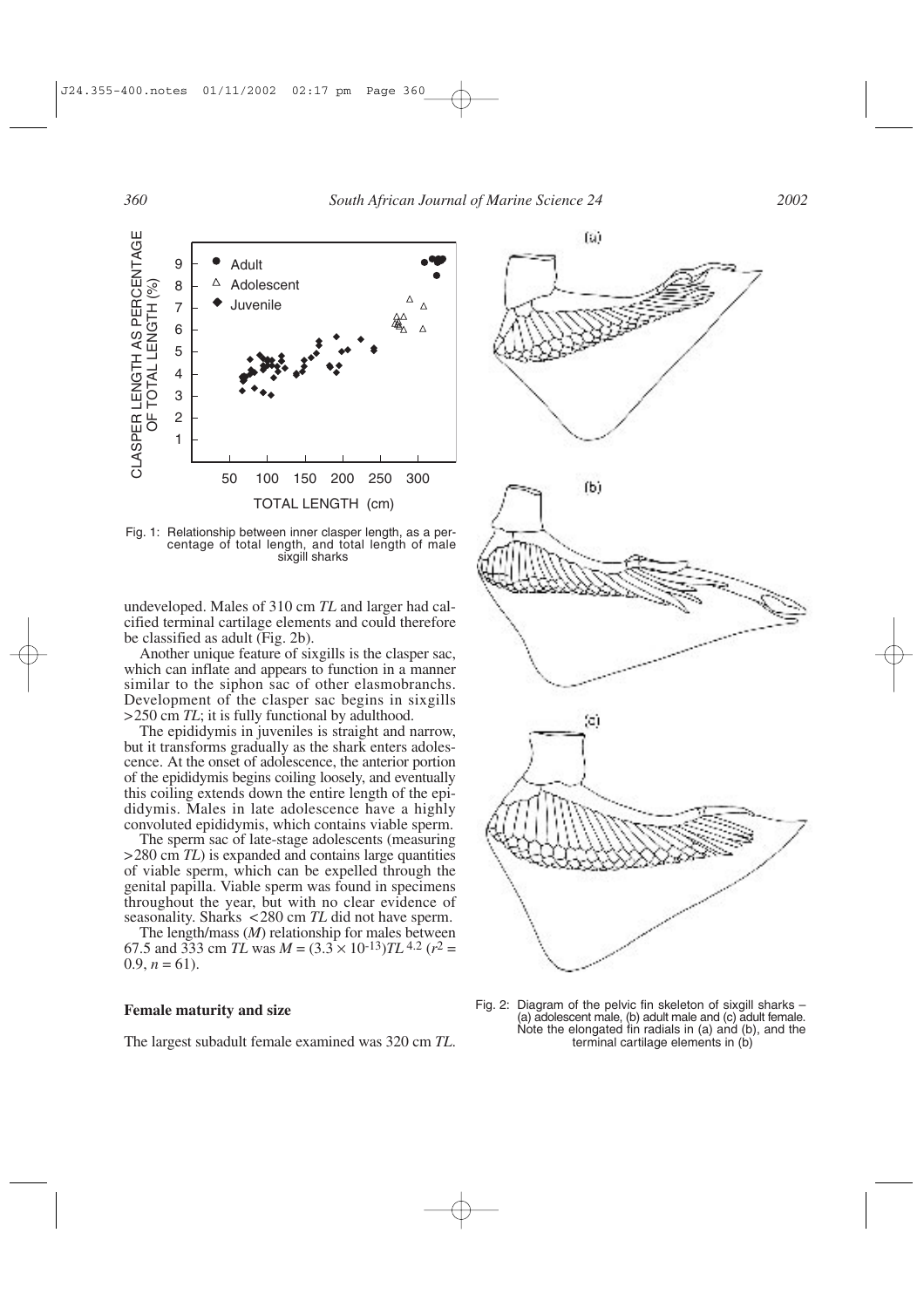

Fig. 3: Size frequency distribution of term embryos from a gravid female sixgill shark and from free-swimming newborn sixgill sharks caught off Namibia over three successive summer seasons

It had an enlarged epigonal organ and undifferentiated ovaries, and the shell gland was undeveloped. Two adult females of 405 and 422 cm *TL* had maturing ova about 50 mm in diameter; the two sharks contained 104 and 128 ovarian eggs respectively. The ovaries appeared to be functional and the shell gland was well developed. No developing embryos or uterine eggs were found. The oviducts of the larger shark were pendulous, whereas those of the smaller were undetermined.

### **Newborns**

Newborn sixgills, defined as having open umbilical

scars, were caught mostly off Lüderitz between 23°11´S,  $13^{\circ}17^{\circ}$ E and  $27^{\circ}04^{\circ}$ S,  $14^{\circ}28^{\circ}$ E, over three consecutive summer seasons, suggesting that the region may be a pupping ground. Newborns from that region measured 61–93 cm *TL*, a similar size range to that of term embryos reported by Ebert (1986; Fig. 3).

The length/mass relationship of females 61–425 cm *TL* was  $M = (1.7 \times 10^{-10})TL^{3.5}$  ( $r^2 = 1.0$ ,  $n = 72$ ). The mass of two specimens (405 cm *TL*; 350.5 kg and 422 cm *TL*; 466 kg) was less than a pregnant female sixgill (421 cm *TL;* 555 kg) with term embryos found off California (Ebert 1986). The size at birth of Californian sixgills was 61–74 cm *TL* (Ebert 1986). The smallest free-swimming sixgill found in this study was 61 cm *TL*.

# **DISCUSSION**

#### **Male maturity**

The development of the clasper scroll, the clasper sac and the terminal cartilage elements began at the onset of adolescence and coincided with the internal development of the testes, epididymis and sperm sac. However, whereas most males mature internally, with respect to the production of sperm, at 280 cm *TL*, external maturity was not recorded until about 310 cm *TL*. Sixgills smaller than this did not possess intromittent organs that were developed sufficiently to transmit sperm into the female. Calcification of the terminal cartilage elements coincided with a rapid increase in clasper length. Males of at least 310 cm *TL* met all the criteria for maturity, including calcification of the terminal cartilage elements. The precise function of the terminal cartilage elements during copulation is unknown, but it may play an important role by holding the clasper inside the female during copulation. Most elasmobranch claspers have some form of terminal elements that hold the clasper inside the female during copulation (Compagno 1988).

Viable sperm was present in specimens collected year-round. However, the sample size was small and determination of any seasonal variation in the gonadosomatic index (*GSI*) would require a larger sample size. Ebert (1996) reported that the sevengill shark had viable sperm present year-round, but noted a seasonal change in its *GSI.*

Literature accounts of adult male sixgills are few. Branstetter and McEachran (1986) reported on the an adult male sixgill in the Gulf of Mexico and Crow *et al.* (1996) reported on the occurrence of seven large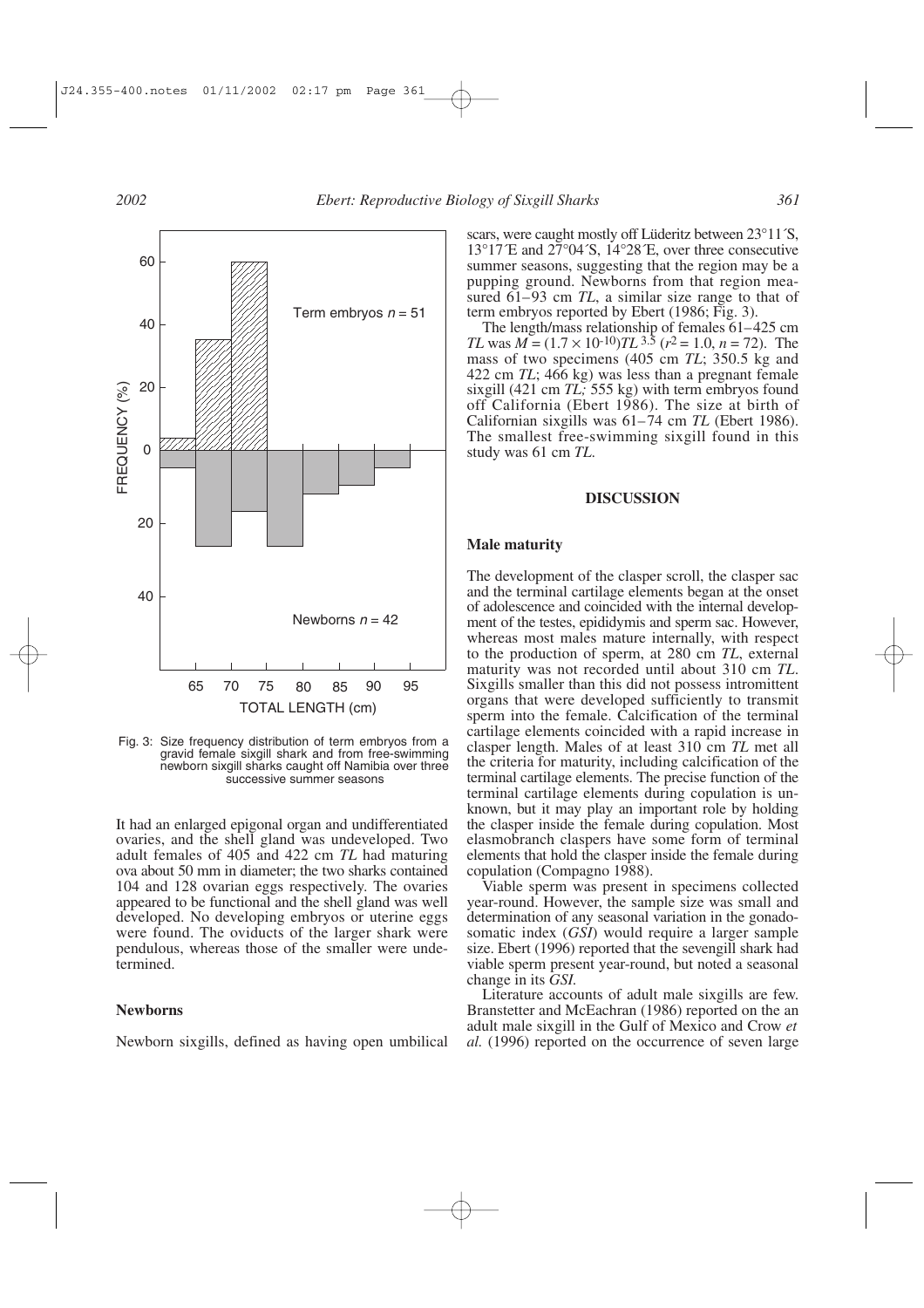#### *362 South African Journal of Marine Science 24 2002*

male sixgills sharks from Hawaiian waters ranging between 273 and 331 cm *TL.* Although Crow *et al*. (1996) noted that four of the specimens had calcified claspers, it was unclear as to whether they were referring to the clasper rostrum or the terminal cartilage elements. However, assuming that those specimens referred to as having calcified claspers were mature, the size range 309–331 cm *TL* is comparable to the results presented in this study.

Reasons why adult male sixgills are uncommon may lie in the social behaviour of the species. As with many elasmobranchs, sixgill sharks tend to segregate by life history stage and sex (Springer 1967). All catches of adult males, including those in this study, have come from depths in excess of 300 m, whereas adult females are caught in shallower water, in one case <15 m deep (Ebert 1990 and unpublished data). Juveniles of both sexes are not uncommon on the continental shelf and often range into bays and estuaries.

#### **Female maturity**

Adult females are mature at 420 cm *TL*, but are still immature at 350 cm *TL* (Desbrosses 1938, Ebert 1986). However, a more accurate estimate of the size at maturity is wanting. Size at maturity has previously been reported as 450 cm *TL*, based primarily on gravid females measuring between 452 and 482 cm *TL* (Springer and Waller 1969). Except for females containing embryos, maturation data on large (>400 cm *TL*) specimens are few. Large female sixgills exhibit extreme variability in weight, which may reflect the animal's stage of development or reproductive condition. Until more females between 350 cm and 420 cm *TL* are examined for maturation status, maturation is assumed to take place at a minimum size of at least 420 cm *TL*. The sixgill shark is one of the most fecund species

of elasmobranch, with litter sizes of 108, 47, 70, 22 and 51 being reported (Desbrosses 1938, Springer and Waller 1969, Ebert 1986). However, the 22 embryos reported by Desbrosses (1938) were most likely from a bigeyed sixgill shark *Hexanchus nakamurai* rather than *H. griseus* (Ebert 1990). The sex ratio of 51 embryos from a specimen 421 cm long reported by Ebert (1986) was 1:1, with a size range of 64–74 cm *TL* for males and 68–72 cm *TL* for females.

# **Newborns**

Newborn sixgills were caught off southern Namibia

during mid and late summer, over three successive seasons. The depth of capture ranged between 300 and 400 m. The newborn sixgills from Namibia were similar in size to term embryos measuring between 64 and 74 cm *TL*, reported by Springer and Waller (1969) and Ebert (1986). The occurrence of gravid females carrying term embryos during spring and the presence of newborns during the summer suggests a late spring to summer pupping period. Desbrosses (1938) reported an inshore movement of sixgills during spring and autumn in the Bay of Biscay, adult females and newborns being caught between 50 and 100 m deep. Along the coast of California, juvenile sixgills are most abundant during summer and early autumn (pers. obs.). Also, fishers trawl large sixgills mainly during summer, but rarely at other times of the year.

The maximum reported size for a female sixgill shark is 482 cm *TL* (Bigelow and Schroeder 1948). Assuming that females mature by at least 420 cm *TL*, this represents 87% of their maximum *TL.* This concurs with Holden's (1974) generalization that female elasmobranchs reach maturity between 0.6 and 0.9 of their asymptotic length. Literature reports of an 800 cm *TL* specimen have been considered erroneous (Castro 1983). However, specimens in excess of 500 cm *TL* would not be unexpected in the species, making it one of the larger elasmobranchs.

### **ACKNOWLEDGEMENTS**

I thank the following people and organizations that have contributed time and support to this project: Dr L. J. V. Compagno of the Shark Research Centre, South African Museum, Dr P. D. Cowley and Prof. T. Hecht of the Department of Ichthyology and Fisheries Science, Rhodes University, and Dr. A. I. L. Payne of CEFAS, Lowestoft, U.K. (formerly Marine & Coastal Management, Cape Town). Financial support for the project was provided by the South African Council for Scientific and Industrial Research in the form of a doctoral bursary by the Department of Ichthyology and Fisheries Science, Rhodes University, the Shark Research Centre, and by the National Research Foundation through a SANCOR linefish grant.

#### **LITERATURE CITED**

BASS, A. J., D'AUBREY, J. D. and N. KISTNASAMY 1975 -Sharks of the east coast of southern Africa. 5. The families